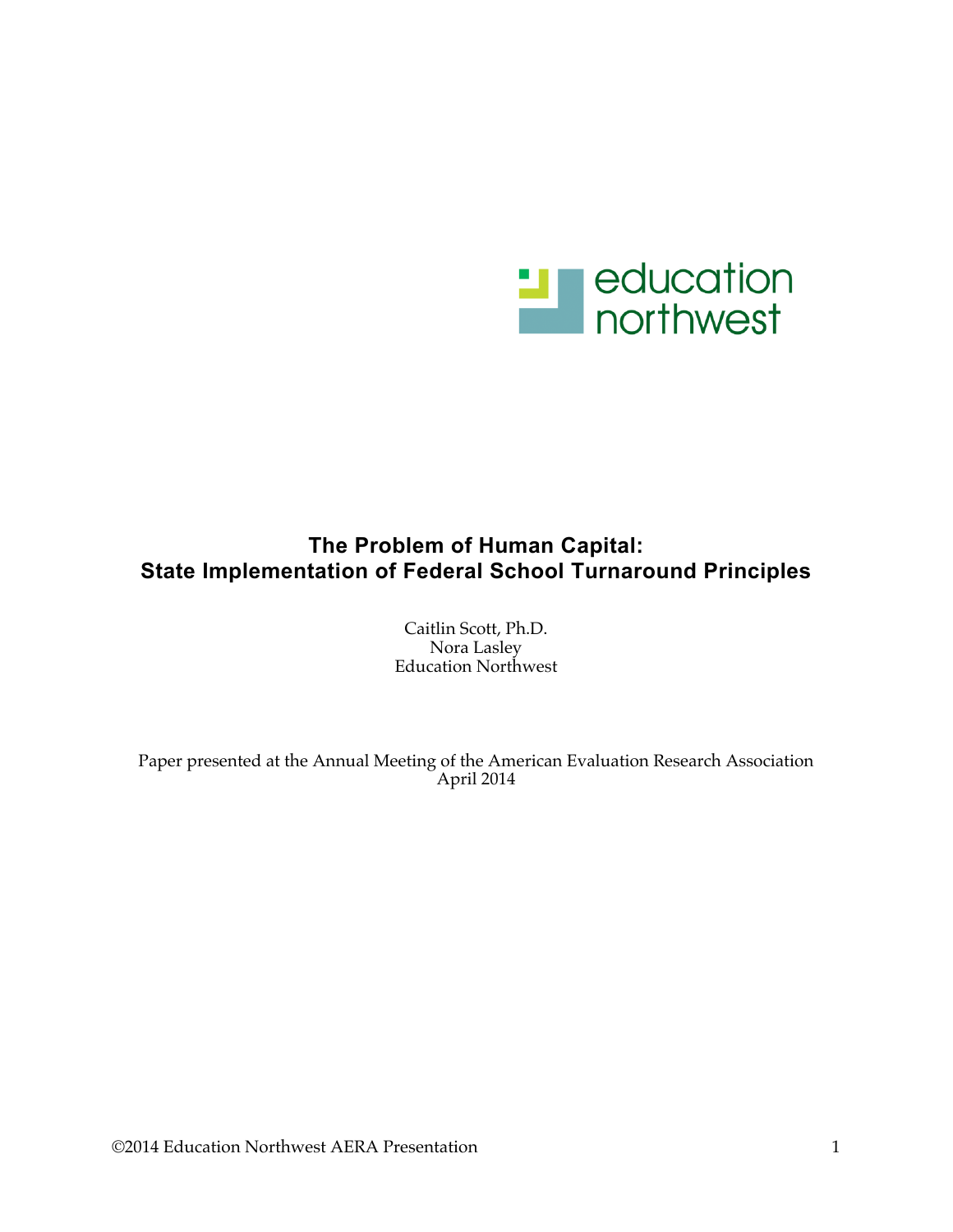# **Assessing State Supports for School Turnaround (Objectives)**

"Here's what I say. I say I am not willing to give up on any child in America. I say I'm not willing to give up on any school in America. I do not accept failure here in America. I believe the status quo is unacceptable; it is time to change it."—Obama, 2011

The change President Obama spoke about in his 2011 address to Miami Central High School started at the federal level with a number of policy changes, including guidance for state applications for waivers to the Elementary and Secondary Education Act (ESEA) (U.S. Department of Education, 2012). This guidance offered flexibility for some of the law's more problematic requirements in return for implementing key principles, including requirements for turning around the lowest achieving schools. These principles range from those typical of previous state assistance, such as helping districts ensure schools use data to make instructional decisions, to those less typical of previous state assistance, such as assisting in districts' efforts to review the quality of all staff. Will states be able to implement support for these principles and launch the change Obama and many other Americans have called for?

The primary purpose of this study was to answer this question and, more specifically, determine which of the school-turnaround principles in the federal guidance for waivers to the Elementary and Secondary Education Act (ESEA) that states were supporting quickly and which were challenging. The study informs federal agencies such as the U.S. Department's Office of School Turnaround and Center on School Turnaround (CST), both designed to provide technical assistance to states for their efforts to turnaround low-achieving schools. Results inform the work of these organizations, as well as similar work by nonprofits, for profits, and universities that assist states and districts with school-turnaround efforts.

A secondary purpose of the study was to compare two methods of analyzing survey data. Many researchers analyze survey data using factor analysis to create dimensions that cluster like items (Hair, Black, Babin, Anderson, & Tatham, 2006). This method reduces the data to a small number of variables representing key concepts. The researcher can then analyze the data without the problem of increased likelihood of type I errors due to multiple comparisons, which occur when analyzing survey data item by item. However, sometimes survey items don't lend themselves to this type of data reduction. When this is the case, researchers can analyze individual items, but use an adjustment to account for multiple comparisons (Benjamini  $\&$ Hochberg, 1995). The current study analyzed the data using both these methods and found very similar results.

The study had two research questions related to these two purposes:

- 1. To what degree do state school-turnaround leaders report their state has implemented support for federal school-turnaround principles and do their reports vary based on whether the state has received an ESEA waiver?
- 2. To what extent does a factor-analysis method of analyzing survey data produce different results from an item-by-item approach to the analysis?

## **Little Is Known About State Supports for School Turnaround (Theoretical Framework)**

The idea that states should assist in school improvement efforts is not new. In 2002, the No Child Left Behind Act (NCLB) charged states with providing assistance to schools identified as "in need of improvement"based on failure to make progress toward targets identified by the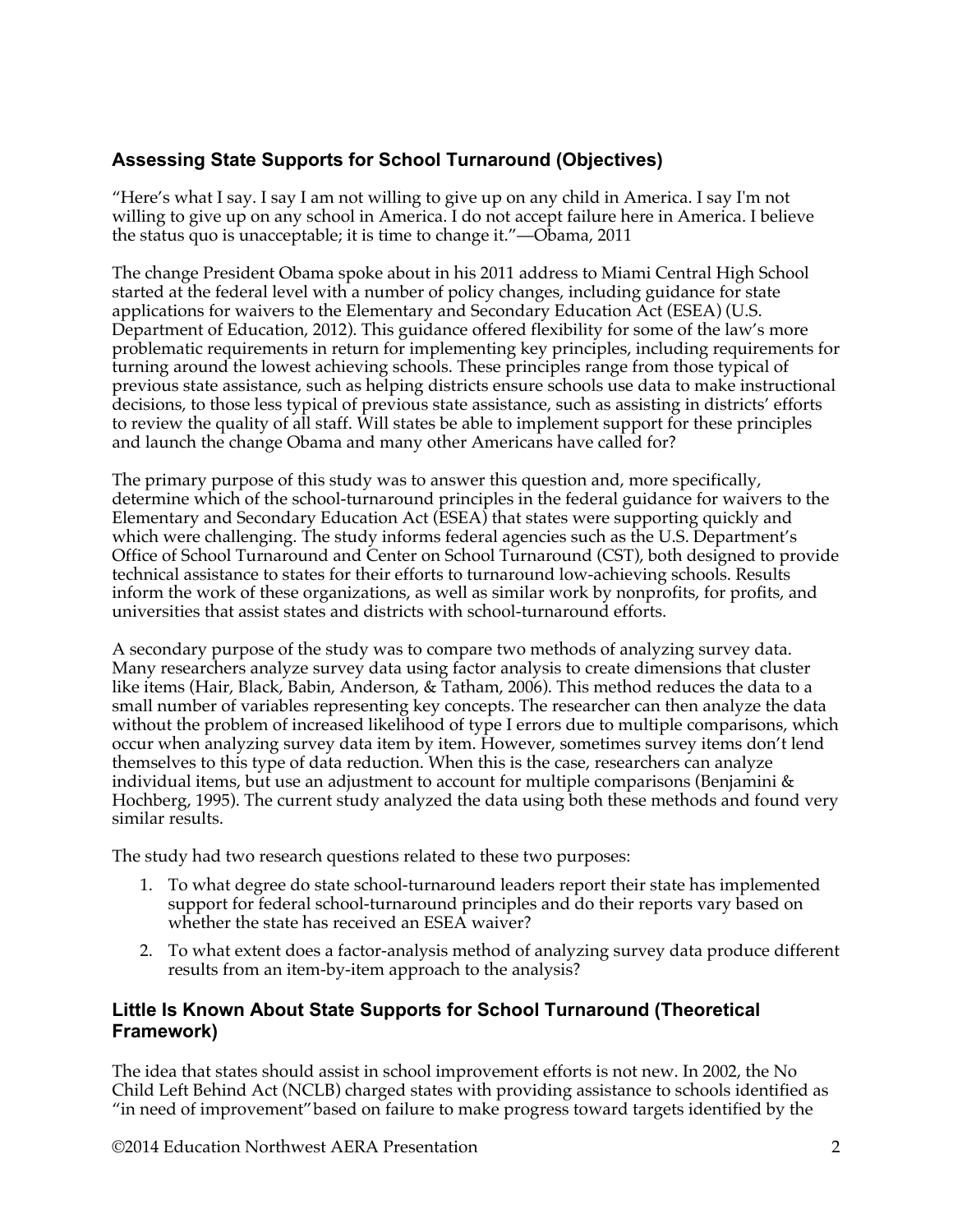state (NCLB, 2002). Since then, several studies have reported on the limited capacity of states to provide technical assistance to these schools (Editorial Projects in Education, 2006; Le Floch, Boyle, & Therriault, 2008; Minnici & Hill, 2007).

ESEA flexibility waivers built on principles set out in the original version of NCLB (Table 1). Both focus broadly on assisting districts with using data, revamping the curriculum, involving the community, evaluating principals and teachers, and replacing those found ineffective. The ESEA Waiver guidance adds a push to improve school climate and leaves out the call for a change in school management.

Do states have the capacity to implement these principles in the ESEA waiver? Some research has already shown that restructuring efforts under NCLB were, at times, difficult for states to support, particularly efforts associated with replacing staff (Scott, 2008). Expanding learning time and improving school climate also seem challenging. A recent review of state waiver applications found that almost all lacked detail about supporting expanded learning time (Owen, 2012). A similar review of state policies on school climate found that only 24 states had such policies (Piscattelli & Lee, 2011). In contrast, states appear to be making progress on creating environments that support data use. A recent assessment of state practice and policy found that all states had implemented at least one action to support data use (Data Quality Campaign, 2012).

Now that ESEA waivers are in place, it is time to inventory state capacity to assist with these federal school-turnaround principles. Federal agencies such as the Office of School Turnaround and CST stand ready to support states. Many universities and nonprofits also focus on school turnaround and may be able to fill gaps in state supports to districts. But, all these organizations need to know where these gaps are. This study provides important information on state capacity to support school-turnaround principles.

### **Data Sources**

We administered an online survey to state education agencies (SEAs) in January and February 2013 as part of ongoing formative evaluation of the CST. In the section of the survey that is relevant to this study, we asked SEA representatives to rate their stage of implementation of each federal school-turnaround principle. We drew these school-turnaround principles from the language in the waiver and grouped them into three sections (principles related to leadership, teacher effectiveness, and other school-level efforts), so that the survey was easier for participants to complete. Tables 2 through 4 show the survey items by section.

We based the rating scale on the work of the National Implementation Research Network. Based on a meta-analysis of nearly 800 articles about effective implementation, the implementation stages describe the essential activities in each stage. In the *exploration stage*, participants assess options and consider readiness for implementation. In the *installation stage,* leaders plan and prepare for implementation. Next, in *initial implementation*, practitioners try out the changes and begin implementing. Finally, in *full implementation,* the changes are completely in place and implementation is routine (Fixsen, Blase, Naoom, & Wallace, 2009).

Survey respondents included SEA staff members with responsibilities for school-turnaround efforts. The CST provided a list of participants. During the survey administration, we removed 10 contacts from the list because these people were no longer working in school turnaround at the SEA and added 11, making a total of 176 possible participants. Of these 176, 85 responded, yielding a response rate of 48 percent. Ultimately, the survey included at least one respondent from all 50 states, the District of Columbia, American Samoa Department of Education, the Bureau of Indian Education, and the U.S. Virgin Islands.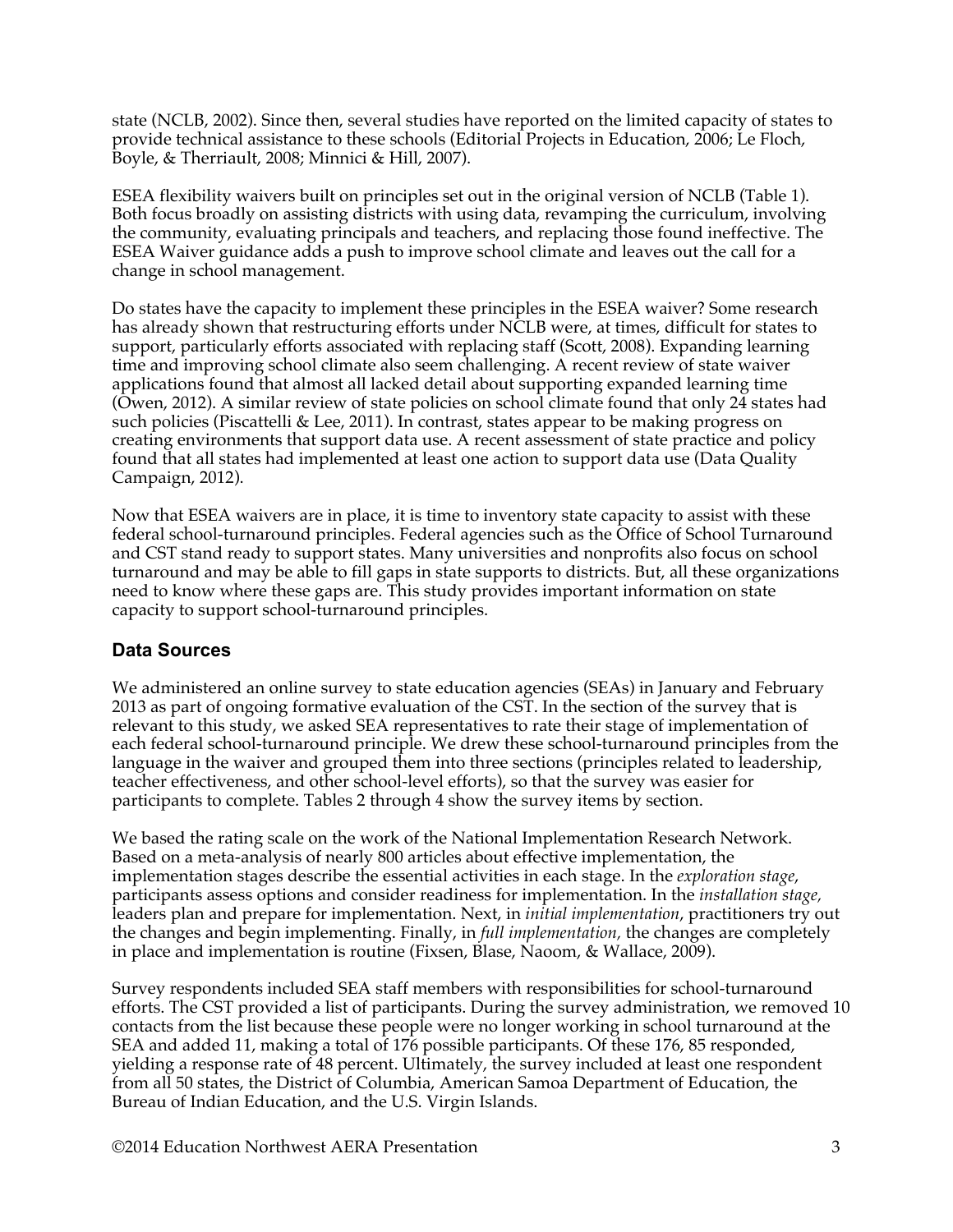### **Methods**

Before addressing the research questions, we prepared the survey data. In 22 instances, we received more than one response per state. Typically these responses within states were similar, so we averaged them. This averaging created a data set in which we had one response from each of the 54 SEAs (50 states plus the District of Columbia, American Samoa Department of Education, the Bureau of Indian Education, and the U.S. Virgin Islands).

We addressed the research questions using multiple steps. First, we used frequencies to rank the order of the school-turnaround principles by the percentage of states that reported full implementation.

Next, we used principal component factor analysis with a promax rotation to reduce the data. This resulted in three dimensions with Eigenvalues greater than one. We checked these components for items that loaded strongly on more than one dimension and eliminated one item as a result. We also checked the internal consistency of the dimensions using Cronbach's Alpha. We eliminated one item in order to increase the Alpha. Conceptually, the removal of these two items made sense to us. We provide more detail about these items in the discussion section.

We compared waiver and nonwaiver SEAs in two ways. First, we used three independent *t*tests in which a dimension was the outcome and the predictor was whether the SEA had received a waiver. In our second comparison, we ran independent *t*-tests for each of the 15 items individually. Then, we used the Benjamini-Hochberg corrections to account for multiple comparisons.

### **Results**

Frequencies for the school-turnaround items showed that in most cases, state schoolturnaround leaders did not report their state had fully implemented their state assistance and monitoring in support of districts (Tables 2–4). "Using data to inform instruction for continuous improvement" was an exception: 60 percent of participants reported their state had fully implemented support for this principle. However, we did not ask about the type or quality of data used. Respondents may have lumped all data used together when they responded. We suspect that "60 percent" may over report the number of states that effectively support district and school data use.

Fewer participants reported their state had fully implemented supports for principles focusing on evaluating and replacing staff. Items rated fully implemented by less than a third of participant included:

- Reviewing the quality of principals
- Reviewing the quality of all staff
- Retaining only the staff determined to be effective
- Preventing ineffective teachers from transferring to other schools

Factor analysis resulted in three dimensions that we called staffing, climate, and instructional day. We checked these components for items that loaded strongly on more than one dimension and eliminated the item "replacing the principal …" as a result (Table 6). This item loaded strongly on both the dimension "climate" and the dimension "staffing." Conceptually, we believe this item may have been confusing to participants because it talked *both* about replacing the principal (i.e., staffing) and proving that the current principal was adequate (i.e., climate).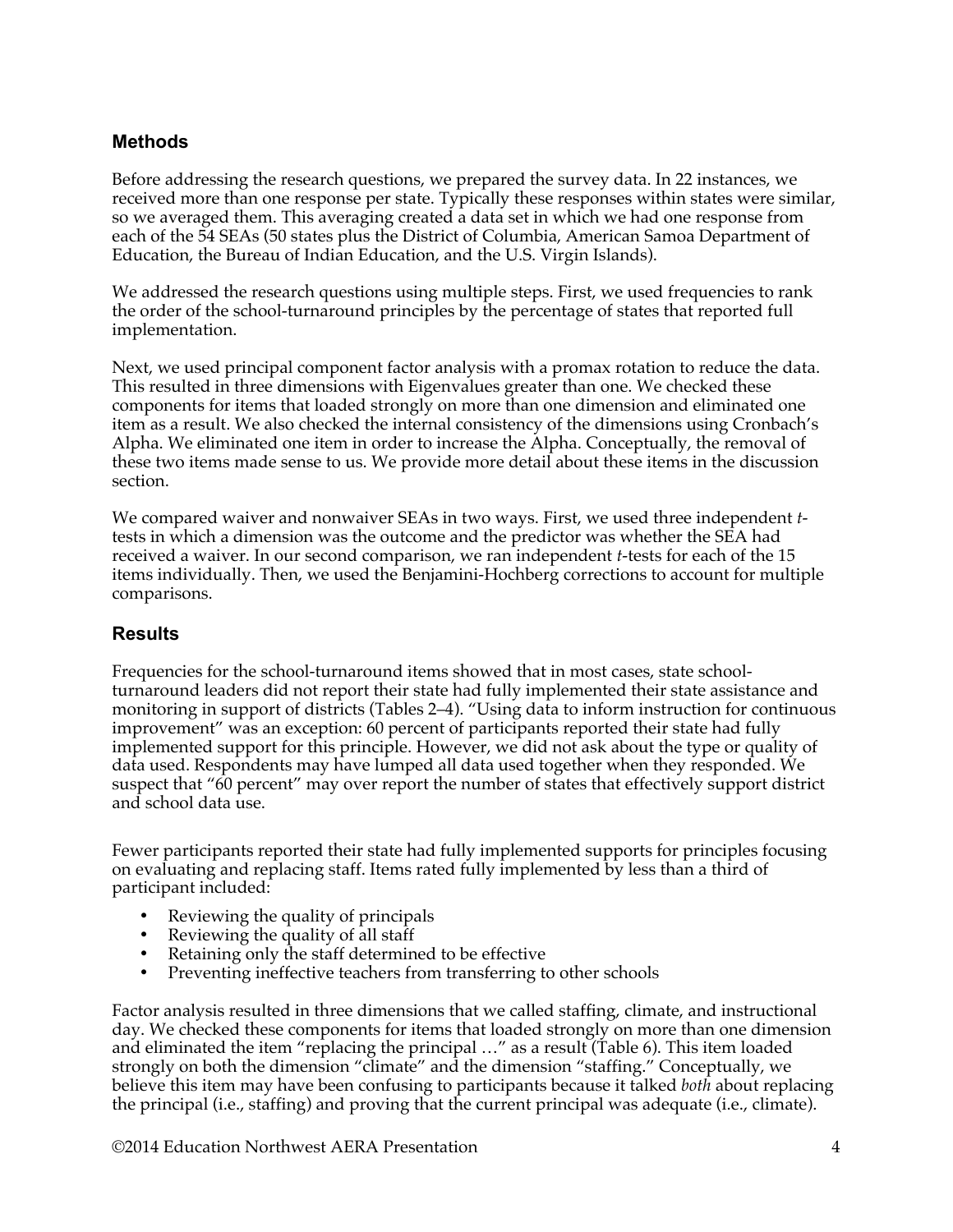We also checked the internal consistency of the dimensions using Cronbach's Alpha (Tables 7– 9). We eliminated the item "providing mechanisms for family and community involvement" in order to increase the Alpha of the dimension "instructional day." Conceptually, we also did not believe this item belonged in this dimension.

We compared waiver and nonwaiver SEAs in two ways. First, we used three independent ttests in which a dimension was the outcome and the predictor was whether the SEA had received a waiver. Leaders from states with waivers were significantly more likely to report that their state had implemented principles related to staffing. We found no statistically significant differences for other dimensions (Table 10).

In our second comparison, we ran independent *t*-tests for each of the 15 items individually. Then, we used the Benjamini-Hochberg corrections to account for multiple comparisons. Only three items showed statistically significant differences after the correction: reviewing the quality of staff, retaining only those determined to be effective, and preventing ineffective teachers from transferring to other schools (Table 11).

### **State Supports for Staffing Were Challenging Regardless of Analysis (Significance)**

Results from this study point to a single primary message: Assisting districts in ensuring the human capital needed to turn around schools is challenging for states. Indeed, reported assistance with these principles was significantly related to whether a state had received its ESEA waiver. At least two actions might remedy this situation: (1) organizations such as federal agencies, nonprofits, and universities might focus on helping states and districts with these staffing issues and (2) policymakers at the federal level might rethink these requirements. Other remedies will likely emerge from additional research on staffing issues and human capital in schools.

The study also has a second message aimed primarily at our researcher audience. This study found little difference in results using factor analysis methods compared to item-by-item analysis with a correction for multiple comparisons. It may be that, in the future in similar situations, doing both types of analysis adds to the researcher's confidence in results. Doing both types of analyses also allows researchers a choice of reporting formats, if the results are similar. In the current study, practitioners reviewing the results found the item-by-item analysis easier to understand and easier to communicate to their constituents. Until more research compares the methods, we recommend taking the time to include both unless there is a compelling reason to choose one over the other.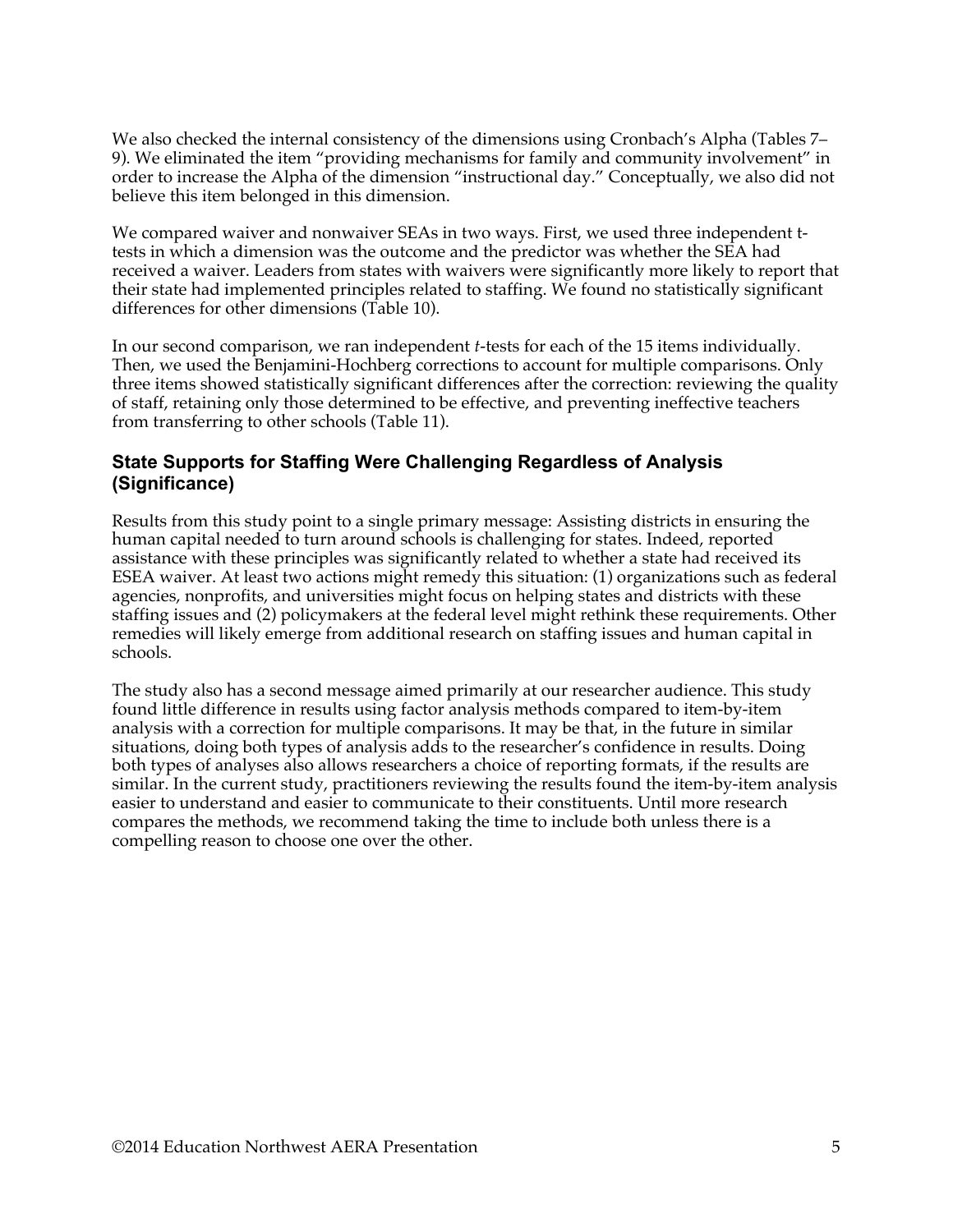# **Tables**

Table 1

|                                           |                                                                                                                                                                                 | NCLB and ESEA Waiver Approaches to School Turnaround Are Similar                                                                                                                                                                                                                   |                                                                                                                                                                                                                                                                                                                                                                       |  |  |
|-------------------------------------------|---------------------------------------------------------------------------------------------------------------------------------------------------------------------------------|------------------------------------------------------------------------------------------------------------------------------------------------------------------------------------------------------------------------------------------------------------------------------------|-----------------------------------------------------------------------------------------------------------------------------------------------------------------------------------------------------------------------------------------------------------------------------------------------------------------------------------------------------------------------|--|--|
| General<br><b>Principals</b>              | <b>Corrective Action</b><br>under NCLB                                                                                                                                          | <b>Restructuring under</b><br><b>NCLB</b>                                                                                                                                                                                                                                          | Turnaround principles in the ESEA Waiver<br><b>Guidance</b>                                                                                                                                                                                                                                                                                                           |  |  |
| <b>Replace staff</b>                      | Replace school staff                                                                                                                                                            | Replace all or most of<br>the school staff,<br>including the principal.                                                                                                                                                                                                            | Provide strong leadership by: (1) reviewing the<br>performance of the current principal; (2) either<br>replacing the principal or demonstrating to the SEA<br>that the current principal has a track record in<br>improving achievement and (3) providing the<br>principal with operational flexibility in the areas of<br>scheduling, staff, curriculum, and budget. |  |  |
|                                           |                                                                                                                                                                                 |                                                                                                                                                                                                                                                                                    | Ensure that teachers are effective by: (1) reviewing<br>the quality of all staff and retaining only those who<br>are determined to be effective (2) preventing<br>ineffective teachers from transferring to these<br>schools.                                                                                                                                         |  |  |
| <b>Expand learning</b><br>time            | Extend the school<br>year or school day                                                                                                                                         | <b>NA</b>                                                                                                                                                                                                                                                                          | Ensure the school day, week, or year to include<br>additional time for student learning and teacher<br>collaboration                                                                                                                                                                                                                                                  |  |  |
| Use data                                  | Mandated for ALL<br>schools in<br>improvement under<br><b>NCLB</b>                                                                                                              | Mandated for ALL<br>schools in<br>improvement under<br><b>NCLB</b>                                                                                                                                                                                                                 | Use data to inform instruction and for continuous<br>improvement, including time for collaboration on<br>the data use                                                                                                                                                                                                                                                 |  |  |
| Improve school<br>climate                 | <b>NA</b>                                                                                                                                                                       | <b>NA</b>                                                                                                                                                                                                                                                                          | Establish a school environment that improves<br>safety and discipline addressing non-academic<br>factors that impact achievement, such as social,<br>emotional, and health needs                                                                                                                                                                                      |  |  |
| <b>Revamp the</b><br>curriculum           | Implement new<br>curriculum                                                                                                                                                     | <b>NA</b>                                                                                                                                                                                                                                                                          | Strengthen the school's instructional program<br>based on student needs and ensuring that the<br>instructional program is research-based, rigorous,<br>and aligned with State academic content standards                                                                                                                                                              |  |  |
| <b>Involve</b><br>community               | Mandated for ALL<br>schools in<br>improvement under<br><b>NCLB</b>                                                                                                              | Mandated for ALL<br>schools in<br>improvement under<br>NCLB                                                                                                                                                                                                                        | Provide ongoing mechanisms for family and<br>community engagement                                                                                                                                                                                                                                                                                                     |  |  |
| <b>Change the</b><br>school<br>management | Decrease the<br>authority of school-<br>level administration<br>Appoint outside<br>experts to advise the<br>school<br>Restructure the<br>internal organization<br>of the school | Reopen the school as<br>a public charter school;<br>enter into a contract to<br>have an outside entity<br>operate the school.<br>Arrange for the state to<br>take over operation of<br>the school<br>Any other major<br>restructuring of the<br>school's governance<br>arrangement | <b>NA</b>                                                                                                                                                                                                                                                                                                                                                             |  |  |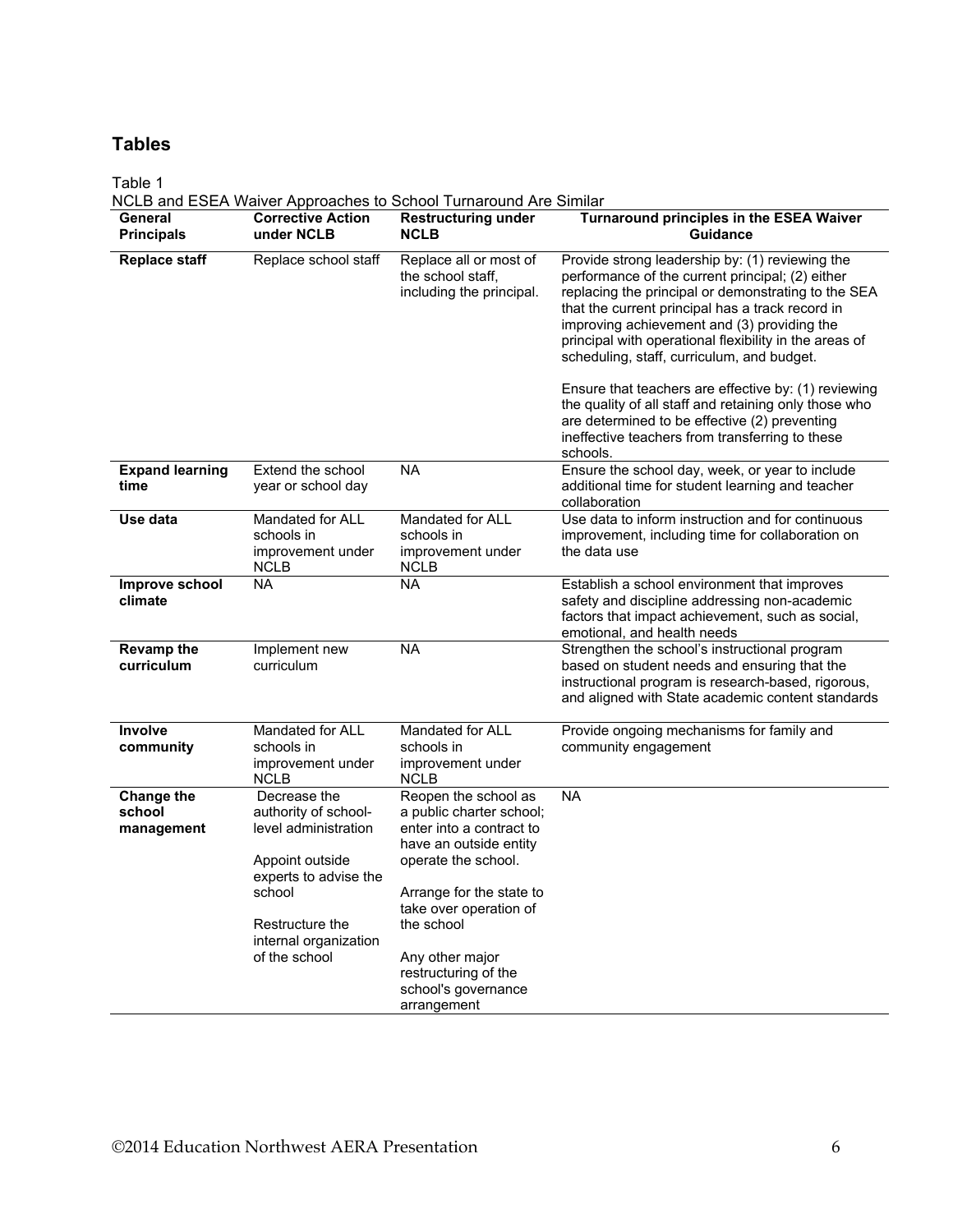### Table 2 Survey Instructions and School Turnaround Items in Section 1

Instructions: The federal Elementary and Secondary Education Act [ESEA] flexibility waivers have defined several "turnaround principles" related to strong leadership. Districts in states with approved waivers are required to implement these principles in low-performing schools.

Regardless of whether your state has an approved waiver, in what stage is your state in **assisting or monitoring districts' school-turnaround efforts** related to...

|                                               | <b>Exploration</b><br>(Assessing<br>Options) | <b>Installation</b><br>(Planning &<br>Preparing) | <b>Initial</b><br>Implementation<br>(First Year) | Full<br>Implementation<br>(Second Year or<br>Longer) |
|-----------------------------------------------|----------------------------------------------|--------------------------------------------------|--------------------------------------------------|------------------------------------------------------|
| Providing the principal with operational      |                                              |                                                  |                                                  |                                                      |
| flexibility (e.g. in the areas of scheduling, |                                              |                                                  |                                                  |                                                      |
| staff, curriculum, and budget)                | 17%                                          | 20%                                              | 22%                                              | 41%                                                  |
| Replacing the principal if such a change      |                                              |                                                  |                                                  |                                                      |
| is necessary to ensure strong and             |                                              |                                                  |                                                  |                                                      |
| effective leadership, (or demonstrating to    |                                              |                                                  |                                                  |                                                      |
| the SEA that the current principal has a      |                                              |                                                  |                                                  |                                                      |
| track record in improving achievement         |                                              |                                                  |                                                  |                                                      |
| and has the ability to lead the turnaround    |                                              |                                                  |                                                  |                                                      |
| effort)                                       | 17%                                          | 17%                                              | 28%                                              | 38%                                                  |
| Reviewing the performance of the current      |                                              |                                                  |                                                  |                                                      |
| principals                                    | 7%                                           | 33%                                              | 28%                                              | 32%                                                  |

Note: This table was ordered by highest frequency of responses for full implementation. Percentages may not add to 100% due to rounding.

#### Table 3 Survey Instructions and School Turnaround Items in Section 2

Instructions: ESEA flexibility waivers defined several "turnaround principles" related to teacher effectiveness. Districts are required to implement these principles in low-performing schools.

#### In what stage is your state in **assisting or monitoring districts' school-turnaround efforts** related to...

|                                         | <b>Exploration</b><br>(Assessing<br>Options) | <b>Installation</b><br>(Planning &<br>Preparing) | Initial<br>Implementation<br>(First Year) | Full<br>Implementation<br>(Second Year or<br>Longer) |
|-----------------------------------------|----------------------------------------------|--------------------------------------------------|-------------------------------------------|------------------------------------------------------|
| Providing job-embedded, ongoing         |                                              |                                                  |                                           |                                                      |
| professional development informed by    |                                              |                                                  |                                           |                                                      |
| the teacher evaluation and support      |                                              |                                                  |                                           |                                                      |
| systems and tied to teacher and student |                                              |                                                  |                                           |                                                      |
| needs                                   | 4%                                           | 30%                                              | 33%                                       | 33%                                                  |
| Reviewing the quality of all staff      | 11%                                          | 30%                                              | 37%                                       | 22%                                                  |
| Retaining only those staff members      |                                              |                                                  |                                           |                                                      |
| determined to be effective              | 19%                                          | 34%                                              | 28%                                       | 19%                                                  |
| Preventing ineffective teachers from    |                                              |                                                  |                                           |                                                      |
| transferring to other schools           | 36%                                          | 30%                                              | 25%                                       | 9%                                                   |
|                                         |                                              |                                                  |                                           |                                                      |

Note: This table was ordered by highest frequency of responses for full implementation. Percentages may not add to 100% due to rounding.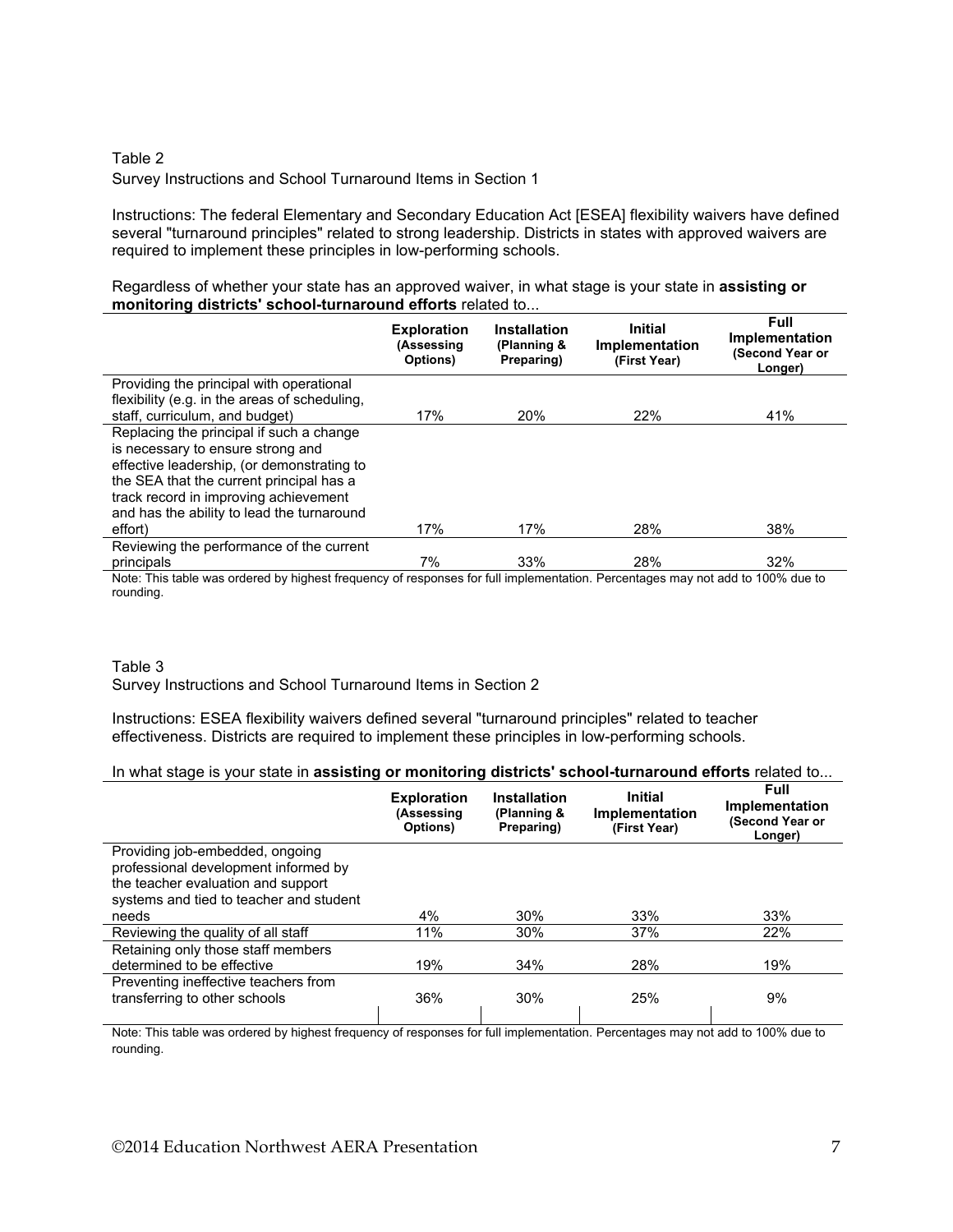#### Table 4 Survey Instructions and School Turnaround Items in Section 3

Instructions: ESEA flexibility waivers defined several "turnaround principles" related to teacher effectiveness. Districts are required to implement these principles in low-performing schools.

|  | In what stage is your state in assisting or monitoring districts' school-turnaround efforts related to |
|--|--------------------------------------------------------------------------------------------------------|
|--|--------------------------------------------------------------------------------------------------------|

|                                                                               | <b>Exploration</b><br>(Assessing<br>Options) | <b>Installation</b><br>(Planning &<br>Preparing)                       | <b>Initial</b><br>Implementation<br>(First Year) | Full<br>Implementation<br>(Second Year or<br>Longer) |
|-------------------------------------------------------------------------------|----------------------------------------------|------------------------------------------------------------------------|--------------------------------------------------|------------------------------------------------------|
| Using data to inform instruction for                                          |                                              |                                                                        |                                                  |                                                      |
| continuous improvement                                                        | 0%                                           | 11%                                                                    | 28%                                              | 60%                                                  |
| Providing time for collaboration on the                                       |                                              |                                                                        |                                                  |                                                      |
| use of data                                                                   | 6%                                           | 9%                                                                     | 36%                                              | 49%                                                  |
| Establishing a school environment that                                        |                                              |                                                                        |                                                  |                                                      |
| improves school safety and discipline                                         | 2%                                           | 15%                                                                    | 37%                                              | 46%                                                  |
| Strengthening the school's instructional                                      |                                              |                                                                        |                                                  |                                                      |
| program based on student needs                                                | 6%                                           | 11%                                                                    | 37%                                              | 46%                                                  |
| Ensuring that the instructional program is                                    |                                              |                                                                        |                                                  |                                                      |
| research-based, rigorous, and aligned                                         |                                              |                                                                        |                                                  |                                                      |
| with state academic standards                                                 | 4%                                           | 17%                                                                    | 35%                                              | 44%                                                  |
| Redesigning the school day, week, or                                          |                                              |                                                                        |                                                  |                                                      |
| year to include additional time for student                                   |                                              |                                                                        |                                                  |                                                      |
| learning                                                                      | 9%                                           | 11%                                                                    | 43%                                              | 37%                                                  |
| Redesigning the school day, week, or                                          |                                              |                                                                        |                                                  |                                                      |
| year to include additional time for teacher                                   |                                              |                                                                        |                                                  |                                                      |
| collaboration                                                                 | 11%                                          | 13%                                                                    | 39%                                              | 37%                                                  |
| Providing ongoing mechanisms for family                                       |                                              |                                                                        |                                                  |                                                      |
| and community engagement                                                      | 9%                                           | 19%                                                                    | 35%                                              | 37%                                                  |
| Addressing nonacademic factors that                                           |                                              |                                                                        |                                                  |                                                      |
| impact student achievement, such as                                           |                                              |                                                                        |                                                  |                                                      |
| students' social, emotional, and health                                       |                                              |                                                                        |                                                  |                                                      |
| needs<br>トリンチング すいじょうちょうしょうかい<br>to continuous at the collection of the first | 2%                                           | 26%<br>$\mathcal{L}$ and $\mathcal{L}$ and the second of $\mathcal{L}$ | 37%<br>D.                                        | 35%<br>$-111 + 4000$                                 |

Note: This table was ordered by highest frequency of responses for full implementation. Percentages may not add to 100% due to rounding.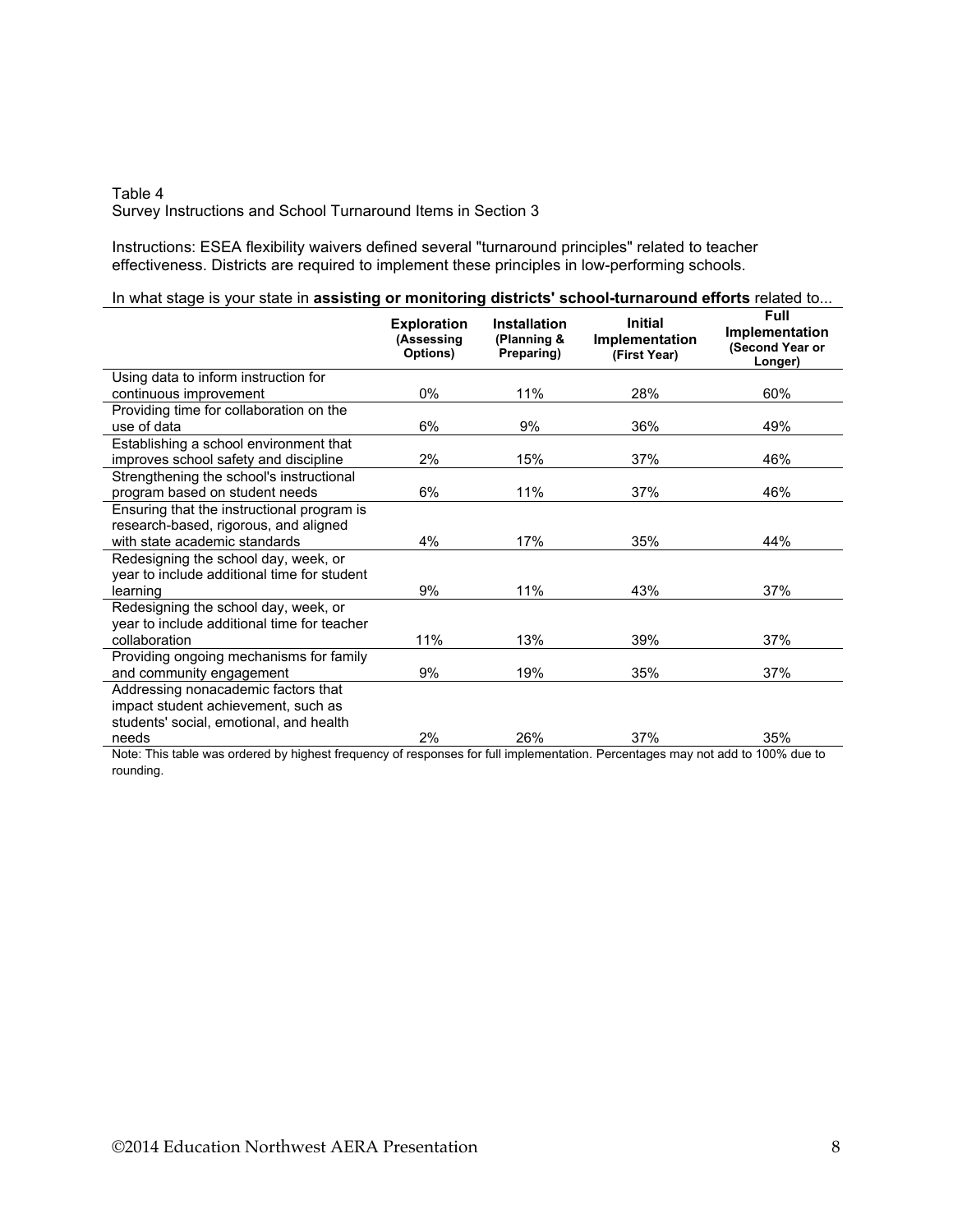### Table 5 Factor Loadings for All School Turnaround Items

| i actor Ecadingo for All Concor Tamarcand                                                                                                                                                                                                                           |                          | <b>Component</b> |          |
|---------------------------------------------------------------------------------------------------------------------------------------------------------------------------------------------------------------------------------------------------------------------|--------------------------|------------------|----------|
|                                                                                                                                                                                                                                                                     | The Instructional<br>Day | Climate          | Staffing |
| Strengthening the school's instructional program based on<br>student needs                                                                                                                                                                                          | .891                     |                  |          |
| Ensuring that the instructional program is research-based,<br>rigorous, and aligned with state academic standards                                                                                                                                                   | .850                     |                  |          |
| Redesigning the school day, week, or year to include<br>additional time for teacher collaboration                                                                                                                                                                   | .790                     |                  |          |
| Redesigning the school day, week, or year to include<br>additional time for student learning                                                                                                                                                                        | .784                     |                  |          |
| Providing ongoing mechanisms for family and community<br>engagement                                                                                                                                                                                                 | .731                     |                  |          |
| Establishing a school environment that improves school<br>safety and discipline                                                                                                                                                                                     |                          | .801             |          |
| Providing the principal with operational flexibility (e.g. in the<br>areas of scheduling, staff, curriculum, and budget)                                                                                                                                            |                          | .799             |          |
| Providing job-embedded, ongoing professional development<br>informed by the teacher evaluation and support systems and<br>tied to teacher and student needs                                                                                                         |                          | .722             |          |
| Using data to inform instruction for continuous improvement                                                                                                                                                                                                         |                          | 591              |          |
| Providing time for collaboration on the use of data                                                                                                                                                                                                                 |                          | .587             |          |
| Replacing the principal if such a change is necessary to<br>ensure strong and effective leadership, (or demonstrating to<br>the SEA that the current principal has a track record in<br>improving achievement and has the ability to lead the<br>turnaround effort) |                          | .580             | .518     |
| Addressing nonacademic factors that impact student<br>achievement, such as students' social, emotional, and<br>health needs                                                                                                                                         |                          | .464             |          |
| Preventing ineffective teachers from transferring to other<br>schools                                                                                                                                                                                               |                          |                  | .860     |
| Reviewing the quality of all staff                                                                                                                                                                                                                                  |                          |                  | .763     |
| Retaining only those staff members determined to be<br>effective                                                                                                                                                                                                    |                          |                  | .707     |
| Reviewing the performance of the current principals<br><b>Extraction Method: Principal Component Analysis</b>                                                                                                                                                       |                          |                  | .695     |
|                                                                                                                                                                                                                                                                     |                          |                  |          |

Rotation Method: Promax with Kaiser Normalization

Note: The gray-shaded item was removed because it loaded strongly on multiple dimensions.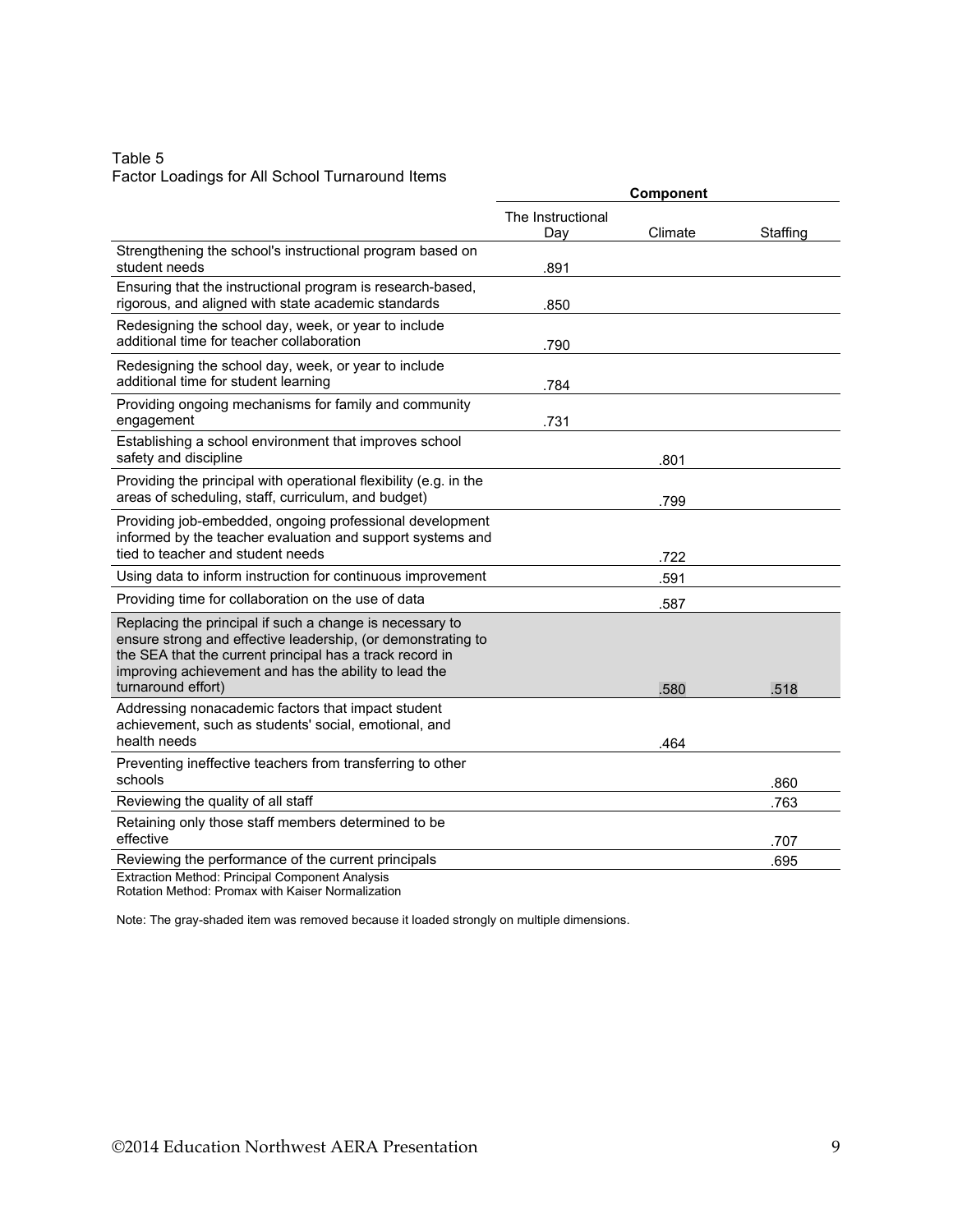#### Table 6 Instructional Day Means and Cronbach's Alphas If Item Deleted

| Mean | Alpha<br>(or Alpha if<br>Item Deleted) |
|------|----------------------------------------|
| 3.08 | .932                                   |
| 3.20 | .903                                   |
| 3.19 | .913                                   |
| 3.06 | .906                                   |
| 2.99 | .922                                   |
| 2.94 | .938                                   |
|      |                                        |

Note: Gray-shaded item was removed to increase the alpha and due to lack of conceptual fit.

#### Table 7 Climate Means and Cronbach's Alphas If Item Deleted

|                                                                                                                                                          | Mean | Alpha (or<br>Alpha if<br>Item<br>Deleted) |
|----------------------------------------------------------------------------------------------------------------------------------------------------------|------|-------------------------------------------|
| <b>Dimension: Climate</b>                                                                                                                                | 3.16 | .895                                      |
| Using data to inform instruction for continuous improvement                                                                                              | 3.45 | .873                                      |
| Establishing a school environment that improves school safety and discipline                                                                             | 3.29 | .860                                      |
| Providing time for collaboration on the use of data                                                                                                      | 3.28 | .860                                      |
| Addressing nonacademic factors that impact student achievement, such as<br>students' social, emotional, and health needs                                 | 3.05 | .890                                      |
| Providing job-embedded, ongoing professional development informed by the<br>teacher evaluation and support systems and tied to teacher and student needs | 2.98 | .881                                      |
| Providing the principal with operational flexibility (e.g. in the areas of scheduling,<br>staff, curriculum, and budget)                                 | 2.92 | .893                                      |

#### Table 8 Staffing Means and Cronbach's Alphas If Item Deleted

|                                                                    | Mean | Alpha (or<br>Alpha if<br>Item<br>Deleted) |
|--------------------------------------------------------------------|------|-------------------------------------------|
| <b>Dimension: Staffing</b>                                         | 2.47 | .874                                      |
| Reviewing the performance of the current principals                | 2.74 | .862                                      |
| Reviewing the quality of all staff                                 | 2.67 | .814                                      |
| Retaining only those staff members determined to be effective      | 2.47 | .818                                      |
| Preventing ineffective teachers from transferring to other schools | 2.01 | .860                                      |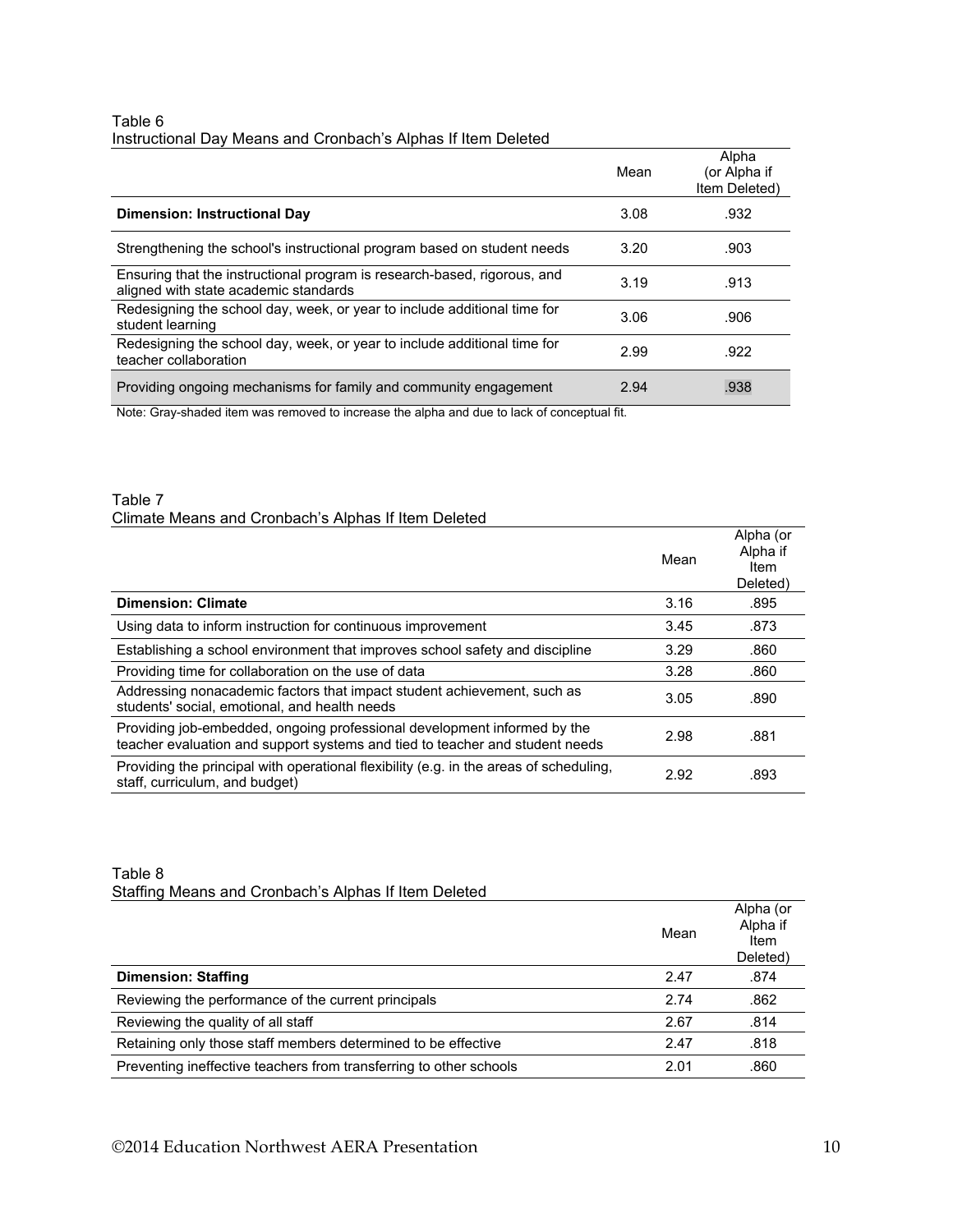#### Table 9 T-tests for Dimensions

|                   |                            | N  | Mean |          | p    | Mean              |
|-------------------|----------------------------|----|------|----------|------|-------------------|
|                   | Waiver                     |    |      |          |      | <b>Difference</b> |
| Staffing          | No Waiver by Jan. 11, 2013 | 19 | 1.91 | $-3.994$ |      |                   |
|                   | Waiver by Jan. 11, 2013    | 35 | 2.74 |          | .000 | $-0.83$           |
| Climate           | No Waiver by Jan. 11, 2013 | 19 | 2.86 |          |      |                   |
|                   | Waiver by Jan. 11, 2013    | 35 | 3.24 | $-1.666$ | .107 | $-0.38$           |
| Instructional Day | No Waiver by Jan. 11, 2013 | 19 | 2.77 |          |      |                   |
| .<br>.            | Waiver by Jan. 11, 2013    | 35 | 3.29 | $-1.949$ | .063 | $-0.52$           |

Note: Gray-shaded dimension was statistically significant.

#### Table 10 Actual and Adjusted *P-*Values for Individual Items

|                                                                                                                                                                                                                                                                | Mean<br><b>Difference</b> | actual<br>p-value | adjusted<br>critical<br>value of<br>р |
|----------------------------------------------------------------------------------------------------------------------------------------------------------------------------------------------------------------------------------------------------------------|---------------------------|-------------------|---------------------------------------|
| Preventing ineffective teachers from transferring to other schools                                                                                                                                                                                             | 1.11                      | 0.000             | 0.003                                 |
| Retaining only those staff members who are determined to be effective and have the<br>ability to be successful in the turnaround effort                                                                                                                        | 0.96                      | 0.002             | 0.006                                 |
| Reviewing the quality of all staff                                                                                                                                                                                                                             | 0.79                      | 0.002             | 0.009                                 |
| Reviewing the performance of the current principals                                                                                                                                                                                                            | 0.66                      | 0.019             | 0.013                                 |
| Redesigning the school day, week, or year to include additional time for teacher<br>collaboration                                                                                                                                                              | 0.76                      | 0.024             | 0.016                                 |
| Redesigning the school day, week, or year to include additional time for student<br>learning                                                                                                                                                                   | 0.66                      | 0.037             | 0.019                                 |
| Providing the principal with operational flexibility (e.g., in the areas of scheduling, staff,<br>curriculum, and budget)                                                                                                                                      | 0.67                      | 0.064             | 0.022                                 |
| Providing job-embedded, ongoing professional development, informed by the teacher<br>evaluation and support systems and tied to teacher and student needs                                                                                                      | 0.45                      | 0.100             | 0.025                                 |
| Replacing the principal, if such a change is necessary, to ensure strong and effective<br>leadership (or demonstrating to the SEA that the current principal has a track record in<br>improving achievement and has the ability to lead the turnaround effort) | 0.65                      | 0.113             | 0.028                                 |
| Providing time for collaboration on the use of data                                                                                                                                                                                                            | 0.56                      | 0.180             | 0.031                                 |
| Addressing nonacademic factors that impact student achievement, such as students'<br>social, emotional, and health needs                                                                                                                                       | 0.32                      | 0.232             | 0.034                                 |
| Ensuring that the instructional program is research-based, rigorous, and aligned with<br>state academic standards                                                                                                                                              | 0.33                      | 0.235             | 0.038                                 |
| Strengthening the school's instructional program based on student needs                                                                                                                                                                                        | 0.35                      | 0.239             | 0.041                                 |
| Using data to inform instruction for continuous improvement                                                                                                                                                                                                    | 0.41                      | 0.284             | 0.044                                 |
| Providing ongoing mechanisms for family and community engagement                                                                                                                                                                                               | 0.32                      | 0.289             | 0.047                                 |
| Establishing a school environment that improves school safety and discipline                                                                                                                                                                                   | 0.05                      | 0.828             | 0.050                                 |

\* Note: Gray shaded items remained statistically significant after the Benjamini-Hochberg correction.